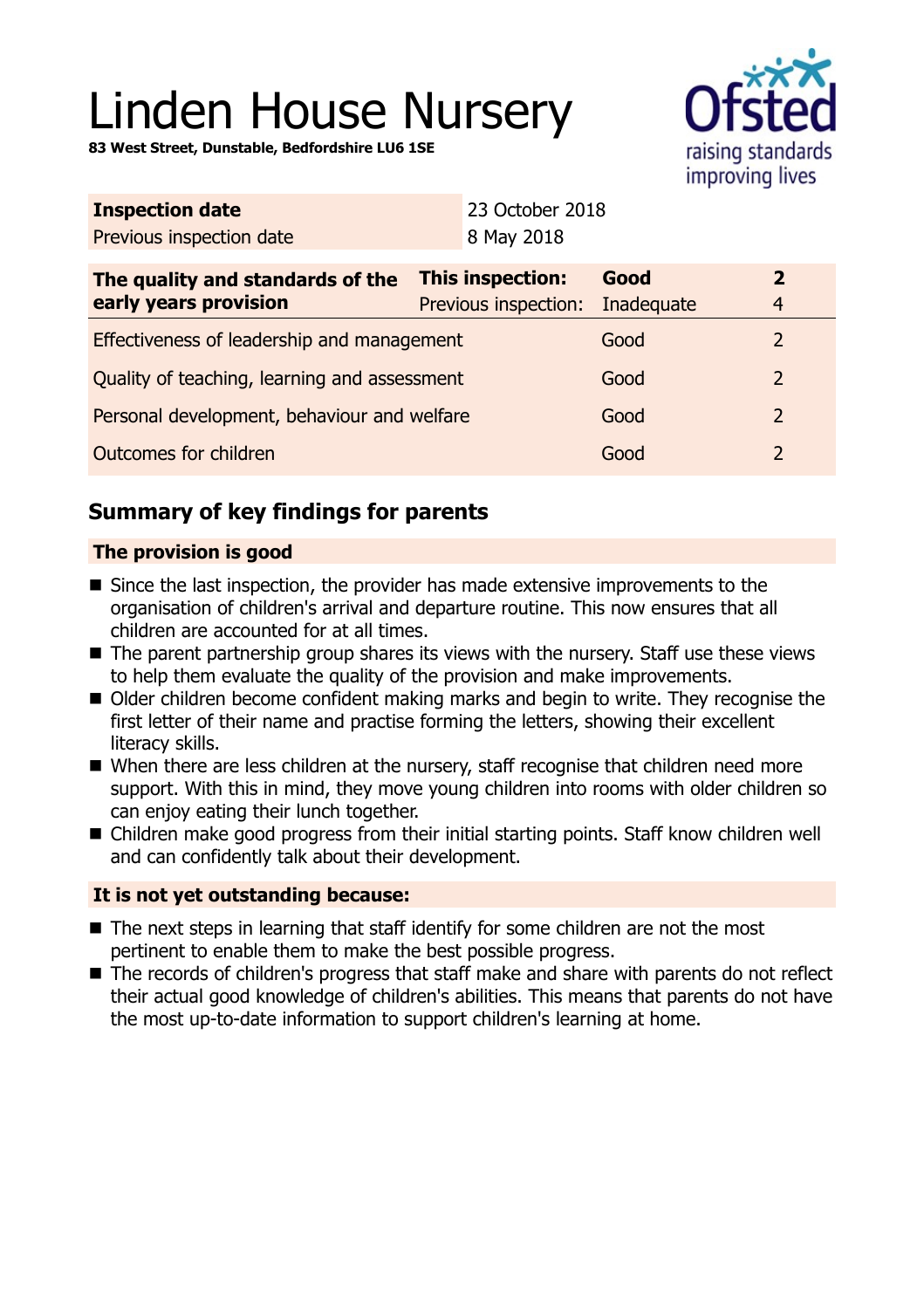## **What the setting needs to do to improve further**

#### **To further improve the quality of the early years provision the provider should:**

- identify more specific, relevant next steps for children, encouraging the best possible progress in their learning
- **n** ensure the information staff share with parents to support children's learning at home more accurately reflects their current stage of development.

#### **Inspection activities**

- $\blacksquare$  The inspector observed the quality of teaching during activities indoors and outdoors, and assessed the impact this has on children's learning.
- $\blacksquare$  The inspector completed a joint observation with the manager.
- The inspector held a meeting with the manager. She looked at relevant documentation, such as evidence of the suitability of staff working in the nursery.
- $\blacksquare$  The inspector spoke to some parents during the inspection and took account of their views.

#### **Inspector**

Hayley Marshall-Gowen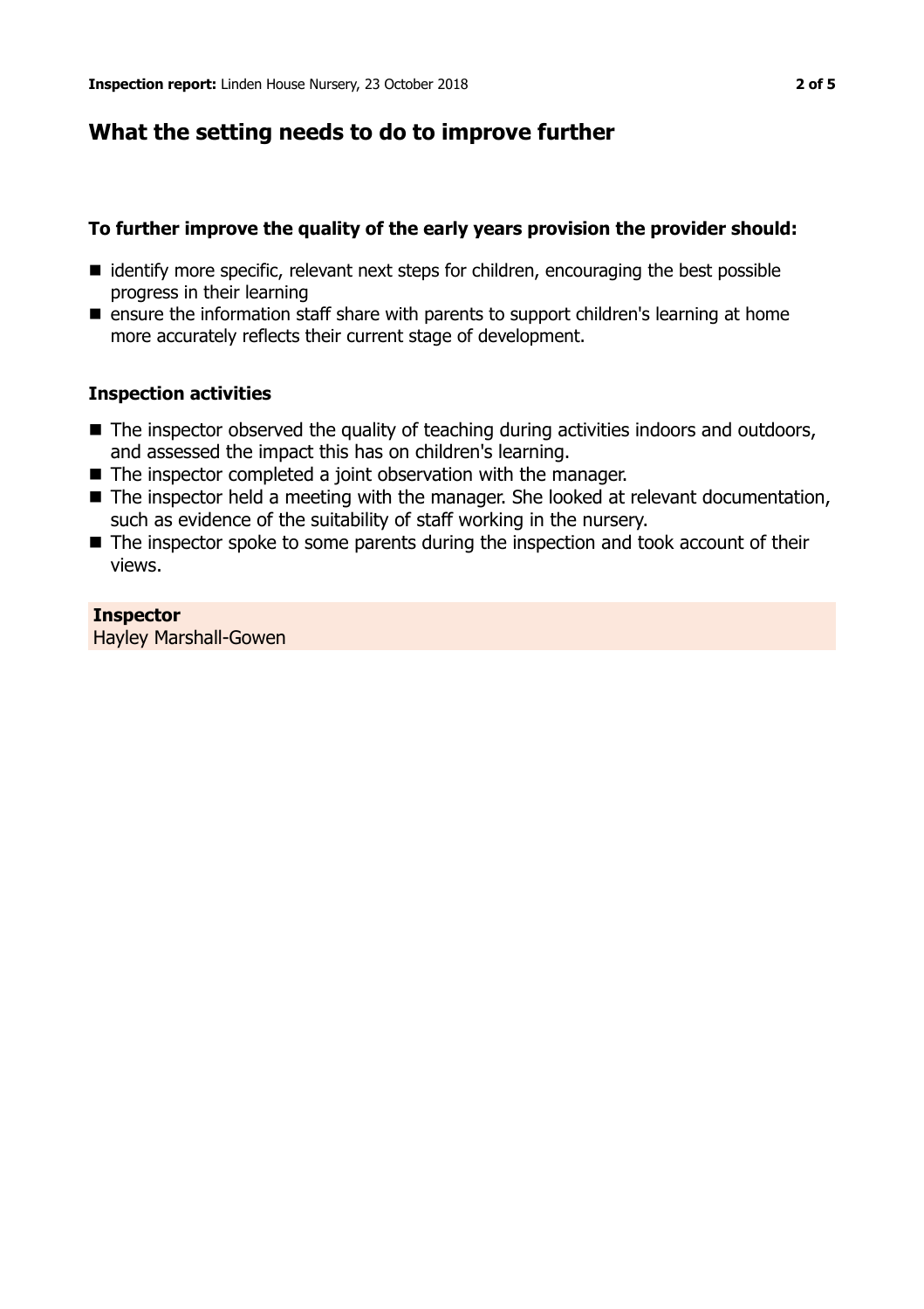## **Inspection findings**

#### **Effectiveness of leadership and management is good**

There are comprehensive arrangements for recruiting and inducting new members of staff and checking their suitability. All staff demonstrate an in-depth knowledge of the signs and symptoms that might suggest that children are at risk of harm. There are clear lines of responsibility, leaving staff in no doubt about how to report any child protection issues. Arrangements for safeguarding are effective. Staff know about the work of the Local Safeguarding Children Board and ensure that they undertake their training programmes. The provider and manager value the good knowledge and skills staff bring to the nursery. They share their ideas and the nursery trials new ways of working. The manager effectively supervises and guides staff.

#### **Quality of teaching, learning and assessment is good**

Children enjoy dressing up and using their imagination to create new identities. They put on spectacles and wings and proclaim they are princesses and butterflies. Staff know that young children need freedom to move and test out their physical skills. Babies enjoy handling plastic animals that they put in and out of a fabric ark. Staff sit with children and talk about what they are doing, supporting babies in hearing language as they play. Staff read stories to older children. They pause and allow children to ask questions. In turn, staff ask children about the characters and the illustrations, and this prompts their thinking skills. Children use their ideas during role play. They play with dolls, bathing them, and make pretend dinners in the home corner.

#### **Personal development, behaviour and welfare are good**

Young babies have strong attachments to their key person. The key-person approach is effective and children develop secure relationships with those who care for them. Staff pay attention to supporting children in learning social skills. They engage children in turn-taking activities to enable them to understand about how to play together cooperatively. Older children learn about rules and expectations for behaviour. All children's behaviour is consistently good. They benefit from fresh air and exercise when they play outdoors. Children engage in a range of activities that helps them to be physically active.

#### **Outcomes for children are good**

Older children are competent talkers who use language to make connections with others and share their ideas. They confidently talk and negotiate to resolve minor disagreements over toys. Children are beginning to learn about using technology. They know how to use the nursery computers to view photographs of themselves that parents share with staff. Young babies show a resilient attitude and assert themselves within the nursery group. Older children develop the skills they need in readiness for starting school. Children gain a sense of their own identity. Older children say they are grown up in comparison to the babies they read about in stories and the dolls that they play with. They are developing a definite sense of their identity and their place in the world.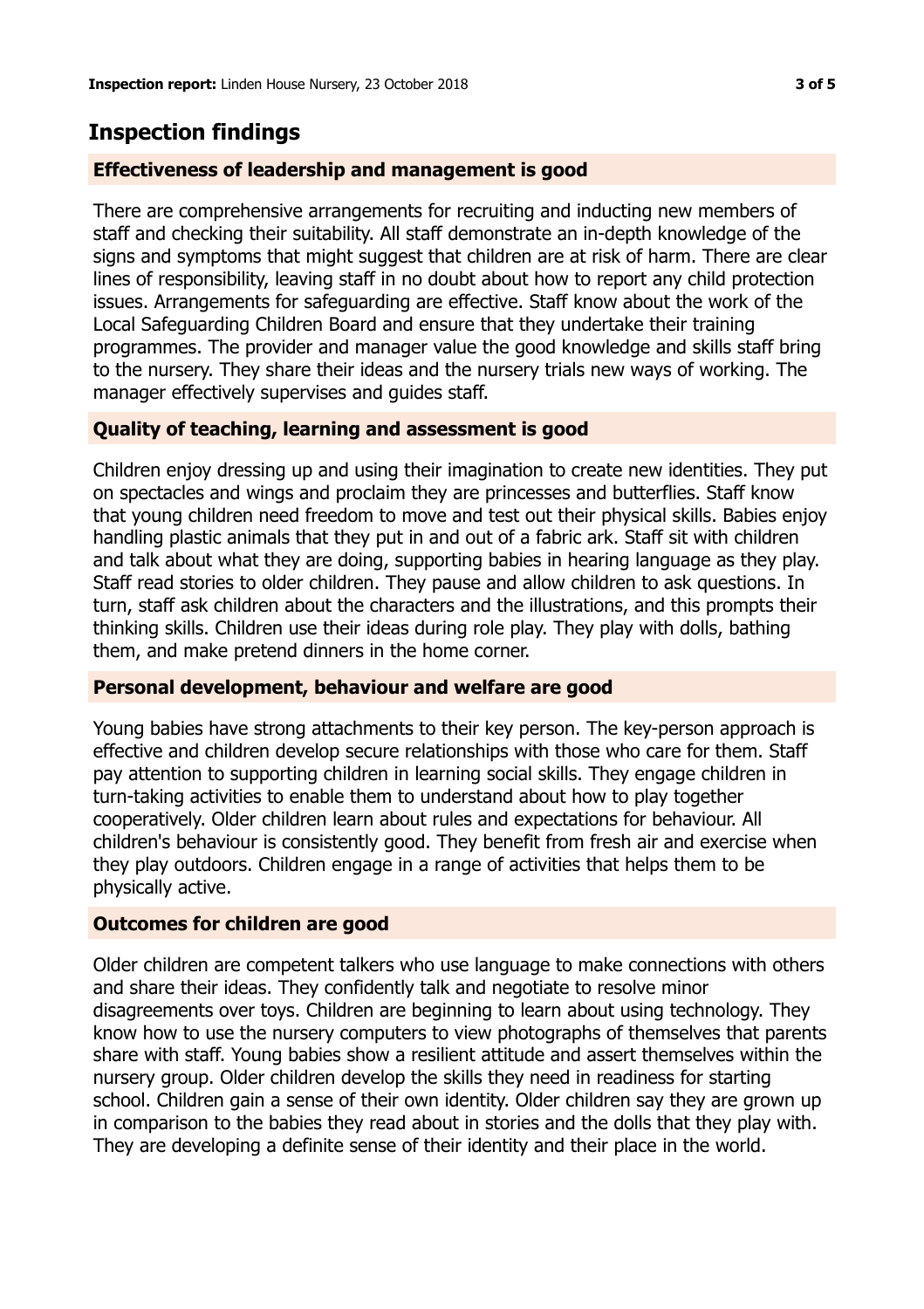## **Setting details**

| Unique reference number                             | EY103054                                                                             |
|-----------------------------------------------------|--------------------------------------------------------------------------------------|
| <b>Local authority</b>                              | <b>Central Bedfordshire</b>                                                          |
| <b>Inspection number</b>                            | 10079471                                                                             |
| <b>Type of provision</b>                            | Full day care                                                                        |
| <b>Registers</b>                                    | Early Years Register, Compulsory Childcare<br>Register, Voluntary Childcare Register |
| Day care type                                       | Childcare on non-domestic premises                                                   |
| Age range of children                               | $1 - 4$                                                                              |
| <b>Total number of places</b>                       | 36                                                                                   |
| Number of children on roll                          | 40                                                                                   |
| Name of registered person                           | De Leonardis, Dora Marie                                                             |
| <b>Registered person unique</b><br>reference number | RP511308                                                                             |
| Date of previous inspection                         | 8 May 2018                                                                           |
| <b>Telephone number</b>                             | 01582 662575                                                                         |

Linden House Nursery registered in 2002. The nursery employs 10 members of childcare staff, seven of whom hold appropriate early years qualifications at level 3 or above, including the manager, who is qualified at degree level. The nursery opens Monday to Friday for 51 weeks of the year. Sessions are from 7.30am until 6pm. The nursery provides funded early education for two-, three- and four-year-old children.

This inspection was carried out by Ofsted under sections 49 and 50 of the Childcare Act 2006 on the quality and standards of provision that is registered on the Early Years Register. The registered person must ensure that this provision complies with the statutory framework for children's learning, development and care, known as the early years foundation stage.

Any complaints about the inspection or the report should be made following the procedures set out in the guidance Complaints procedure: raising concerns and making complaints about Ofsted, which is available from Ofsted's website: www.ofsted.gov.uk. If you would like Ofsted to send you a copy of the guidance, please telephone 0300 123 4234, or email [enquiries@ofsted.gov.uk.](mailto:enquiries@ofsted.gov.uk)